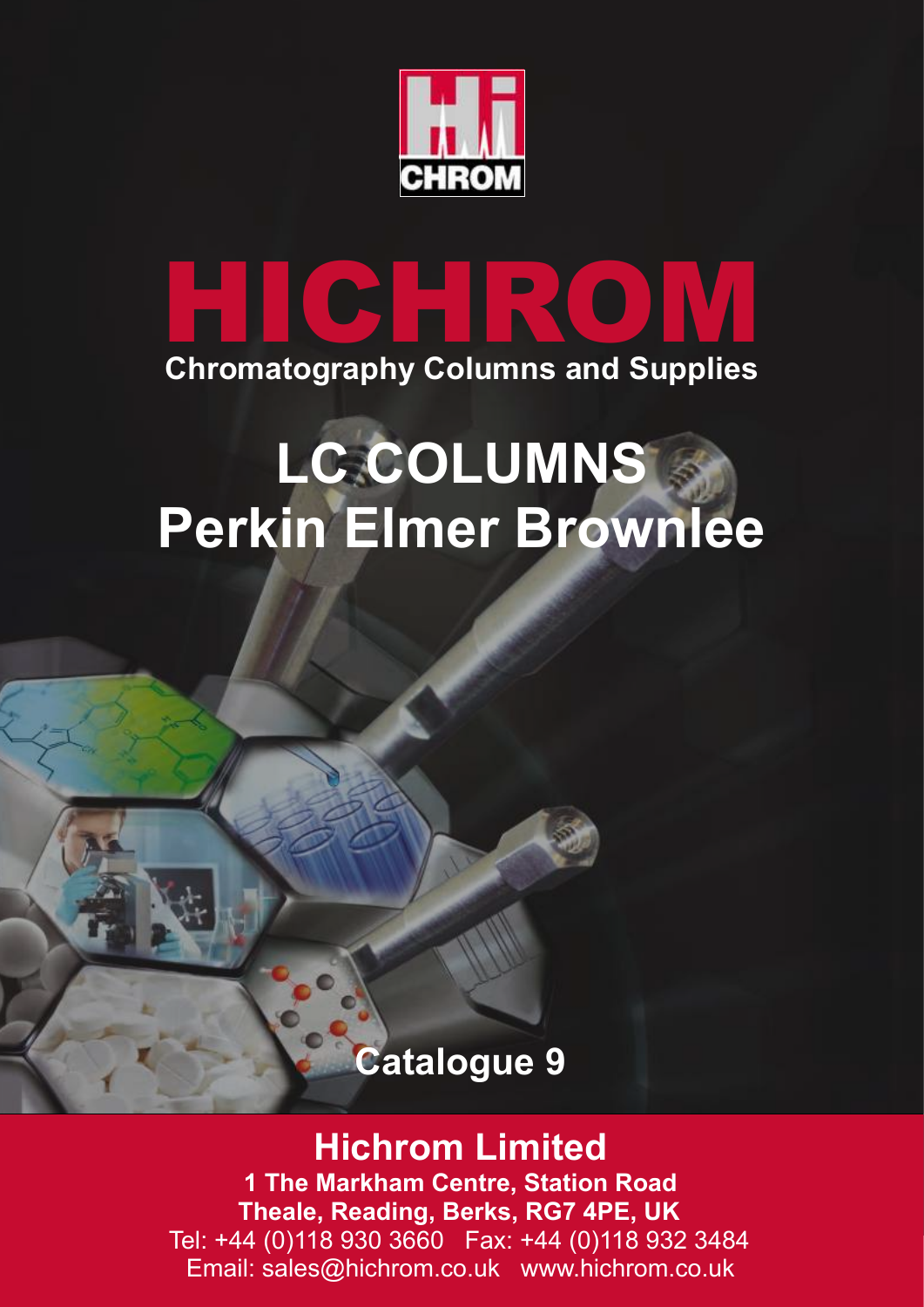### Brownlee™ MPLC Cartridge Columns

Perkin Elmer's Brownlee™ MPLC cartridge columns provide a range of options for HPLC. They are available in three lengths (3, 10 and 22cm) and two internal diameters (4.6 and 2.1mm). A specific cartridge holder (3, 10 or 22cm) is required for each cartridge length.The MPLC cartridge system allows direct coupling of an analytical and NewGuard cartridge without introduction of any dead volume (available for 10cm and 22cm cartridge column lengths). Changing cartridges is easy with the fingertight cartridge design which does not require any wrench-tightening of the holder or disconnecting of tubing from the LC system.

#### Brownlee Spheri- and Aquapore Phases

| <b>Phase</b>           | <b>Functional Group</b>          | Particle Size (um) | Pore Size (Å) | Surface Area (m <sup>2</sup> /g) | Carbon Load (%) | <b>Endcapped</b> |
|------------------------|----------------------------------|--------------------|---------------|----------------------------------|-----------------|------------------|
| Spheri-RP-8            | C8. monofunctional               | 5.10               | 80            | 180                              | 6               | Yes              |
| Spheri-RP-18           | C <sub>18</sub> , monofunctional | 5.10               | 80            | 180                              |                 | Yes              |
| Spheri-ODS             | C18, polyfunctional              | .5                 | 80            | 180                              | 14              | Yes              |
| Aquapore Butyl, BU-300 | C4                               |                    | 300           | 100                              |                 | Yes              |
| Aquapore Octyl, RP-300 | C <sub>8</sub>                   |                    | 300           | 100                              | 5               | Yes              |
| Aguapore ODS, OD-300   | C18                              |                    | 300           | 100                              | 10              | Yes              |

#### MPLC Cartridge Hardware

| <b>Description</b>                                  | <b>Part Number</b> |
|-----------------------------------------------------|--------------------|
| 3cm cartridge holder                                | 0715-0013          |
| 10cm cartridge holder                               | 0715-0014          |
| 22cm cartridge holder                               | 0715-0015          |
| 10cm cartridge holder incorporating NewGuard system | 0715-0016          |
| 22cm cartridge holder incorporating NewGuard system | 0715-0017          |

#### Ordering Information – Brownlee Spheri- and Aquapore Phases

| <b>Brownlee Phase</b>                                                                                                         |                   |                   |                   | Cartridge Dimensions <sup>1</sup> (mm) |                                                                                                                                                                                                                                                                                                                                    |                   | <b>NewGuard</b>                             |
|-------------------------------------------------------------------------------------------------------------------------------|-------------------|-------------------|-------------------|----------------------------------------|------------------------------------------------------------------------------------------------------------------------------------------------------------------------------------------------------------------------------------------------------------------------------------------------------------------------------------|-------------------|---------------------------------------------|
|                                                                                                                               | $30 \times 2.1^2$ | $30 \times 4.6^2$ | $100 \times 2.1$  | $100 \times 4.6$                       | 220 x 2.1                                                                                                                                                                                                                                                                                                                          | 220 x 4.6         | Cartridge <sup>3</sup><br>15 x 3.2mm (3/pk) |
| Spheri-5, RP-8                                                                                                                |                   | 0711-0001<br>£136 | 0711-0004<br>£261 | 0711-0003<br>£313                      | 0711-0006<br>£345                                                                                                                                                                                                                                                                                                                  | 0711-0005<br>£471 |                                             |
| Spheri-5, RP-18                                                                                                               | 0711-0014<br>£147 | 0711-0013<br>£147 | 0711-0016<br>£240 | 0711-0015<br>£213                      | 0711-0018<br>£261                                                                                                                                                                                                                                                                                                                  | 0711-0017<br>£471 |                                             |
| Spheri-5, ODS                                                                                                                 | 0711-0020<br>£104 | 0711-0019<br>£136 | 0711-0022<br>£208 | 0711-0021<br>£313                      | 0711-0024<br>£366                                                                                                                                                                                                                                                                                                                  | 0711-0023<br>£450 |                                             |
| Spheri-10, RP-8                                                                                                               |                   | 0711-0121<br>£128 |                   | 0711-0123<br>£208                      |                                                                                                                                                                                                                                                                                                                                    |                   |                                             |
| Spheri-10, RP-18                                                                                                              |                   | 0711-0115<br>£136 |                   | 0711-0117<br>£366                      |                                                                                                                                                                                                                                                                                                                                    | 0711-0119<br>£345 |                                             |
| Aquapore Butyl, BU-300                                                                                                        | 0711-0062<br>£136 | 0711-0061<br>£157 | 0711-0064<br>£313 |                                        |                                                                                                                                                                                                                                                                                                                                    |                   | 0711-0088<br>£104                           |
| Aquapore Octyl, RP-300                                                                                                        | 0711-0056<br>£187 | 0711-0055<br>£157 | 0711-0058<br>£240 | 0711-0057<br>£313                      | 0711-0060<br>£345                                                                                                                                                                                                                                                                                                                  | 0711-0059<br>£522 | 0711-0090<br>£104                           |
| Aquapore ODS, OD-300                                                                                                          | 0711-0234<br>£136 | 0711-0235<br>£136 | 0711-0233<br>£261 | 0711-0232<br>£240                      | 0711-0236<br>£313                                                                                                                                                                                                                                                                                                                  | 0711-0231<br>£313 | 0711-0092<br>£104                           |
| Cartridge holder hardware alone                                                                                               | 0715-0013<br>£165 | 0715-0013<br>£165 | 0715-0014<br>£165 | 0715-0014<br>£165                      | 0715-0015<br>£164                                                                                                                                                                                                                                                                                                                  | 0715-0015<br>£164 |                                             |
| Cartridge holder hardware incorporating<br>integral NewGuard system                                                           |                   |                   | 0715-0016<br>£278 | 0715-0016<br>£278                      | 0715-0017<br>£302                                                                                                                                                                                                                                                                                                                  | 0715-0017<br>£302 |                                             |
| $\cdots$ $\cdots$ $\cdots$ $\cdots$ $\cdots$ $\cdots$ $\cdots$ $\cdots$ $\cdots$ $\cdots$ $\cdots$ $\cdots$ $\cdots$ $\cdots$ |                   | 0.011             |                   |                                        | $\mathbf{a}$ $\mathbf{b}$ $\mathbf{c}$ $\mathbf{d}$ $\mathbf{c}$ $\mathbf{d}$ $\mathbf{d}$ $\mathbf{d}$ $\mathbf{d}$ $\mathbf{d}$ $\mathbf{d}$ $\mathbf{d}$ $\mathbf{d}$ $\mathbf{d}$ $\mathbf{d}$ $\mathbf{d}$ $\mathbf{d}$ $\mathbf{d}$ $\mathbf{d}$ $\mathbf{d}$ $\mathbf{d}$ $\mathbf{d}$ $\mathbf{d}$ $\mathbf{d}$ $\mathbf{$ |                   |                                             |

<sup>1</sup> Use with appropriate length cartridge holder 0715-0013/0014/0015  $2$ /pk Use with appropriate length integral cartridge holder 0715-0016/0017